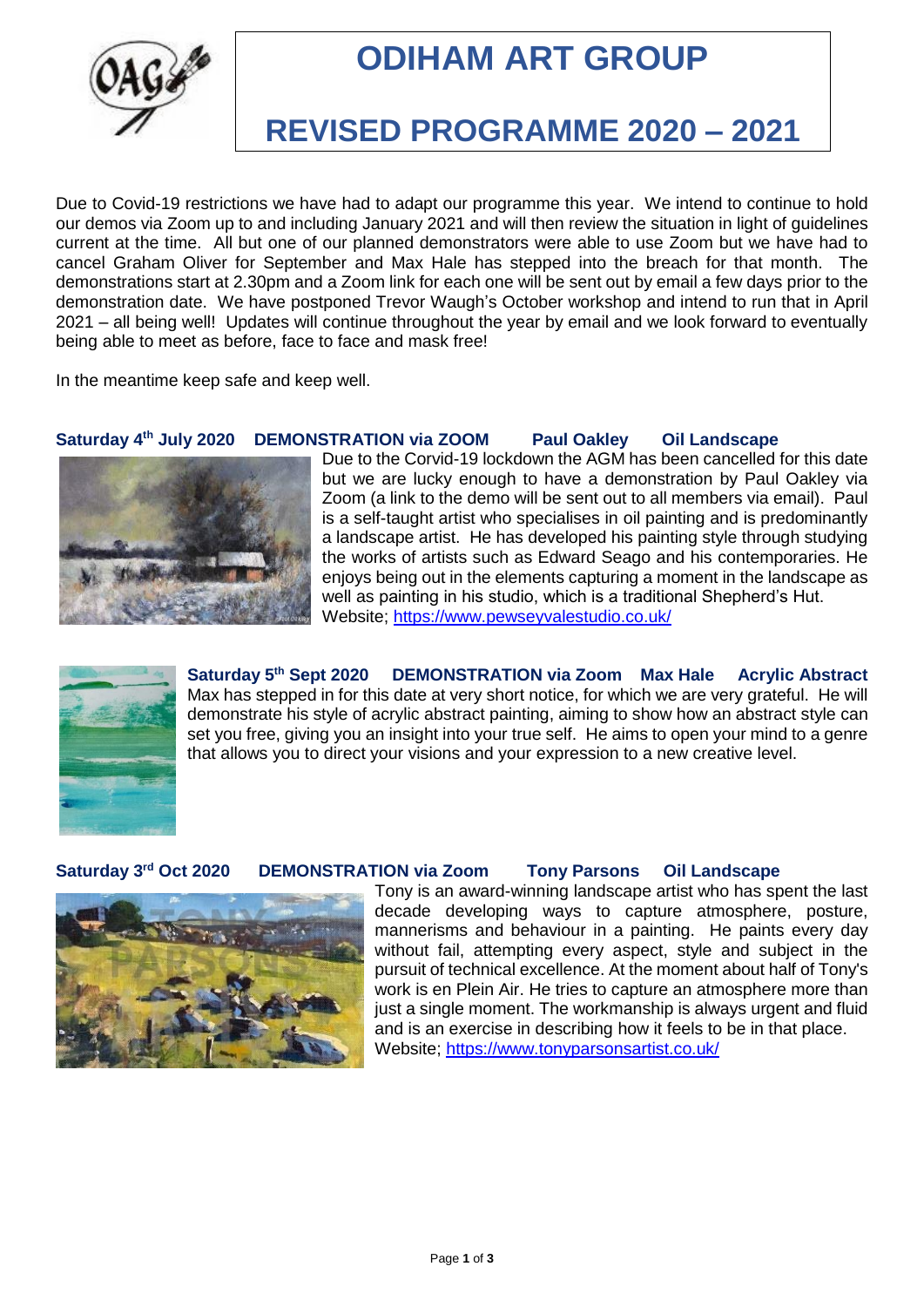

# **ODIHAM ART GROUP**

## **REVISED PROGRAMME 2020 – 2021**

Saturday 7<sup>th</sup> Nov 2020 **palette knife**



Vibrant, colourful and uplifting paintings, in all media, are Fiona's trademark. She started painting after completing a course in Decorative Design at Duncan of Jordanstone College of Art, Dundee, in 1979. Her subjects are varied and mostly inspired by nature. She uses a palette knife when using oils and acrylics to produce impasto, impressionistic style paintings. Website;<http://www.fionaforbesart.com/>

**DEMONSTRATION** via Zoom Fiona Forbes Impressionistic acrylic by

Saturday 5<sup>th</sup> Dec 2020



**DEMONSTRATION** via Zoom Elizabeth Baldin Line and wash

Elizabeth is an experienced artist working in all media who has exhibited in and around the Reading area for a number of years. She is fascinated by light and colour and most of her work is devoted to landscapes and seascapes. Her other work includes commissioned portraits and teaching painting workshops for small art groups and one-to-one sessions. This demo will take place after the SGM, timings to be confirmed. Website;<https://www.elizabethbaldin.co.uk/>

#### Saturday 2<sup>nd</sup> Jan 2021 **DEMONSTRATION** via Zoom George Boyter Watercolour Landscape



George Boyter is a professional artist specialising in painting watercolour landscapes including figures and buildings. He studied Drawing and Painting at Duncan of Jordanstone College of Art in Dundee before taking up an award-winning career as a creative director in advertising in London. He now lives in Oxfordshire and has returned to art, studying watercolour technique and composition under the modern masters of the medium – Alvaro Castagnet and Joseph Zbukvic

Website; https://www.georgeboyterartist.com/

#### Saturday 16<sup>th</sup> Jan 2021 **the WORKSHOP** (TO BE CONFIRMED) Jayne Perkins Using pastels



Jayne is a well-known local artist and teacher. Since graduating from Bath Academy of Art she has taught in many far-flung colleges around the world. Whilst originally an oil and watercolour artist her interest in landscape painting has led to a quest to interpret the visual beauty of landscapes through pastel, which helps her recreate more than just the surface beauty of landscapes, with its texture, colour and form. **The fee for this workshop will be £35.** Email [oagnews@gmail.com](mailto:oagnews@gmail.com) for booking details.

Website;<http://jayneperkins.co.uk/>

#### **Saturday 6 th February 2021 DEMONSTRATION Catherine Beale Watercolour Atmospheric mists**



Catherine specialises in contemporary watercolours, experimenting with and exploiting pigment behaviour using a method she has termed "gravity painting". This technique enable paints to mingle and run to create delicate veils of colour, as well as collide and interact to create chemical effects. She has demonstrated this technique to art societies throughout the UK as well as running workshops and writing articles for the Artist magazine. Website; <https://catherinebeale.com/>